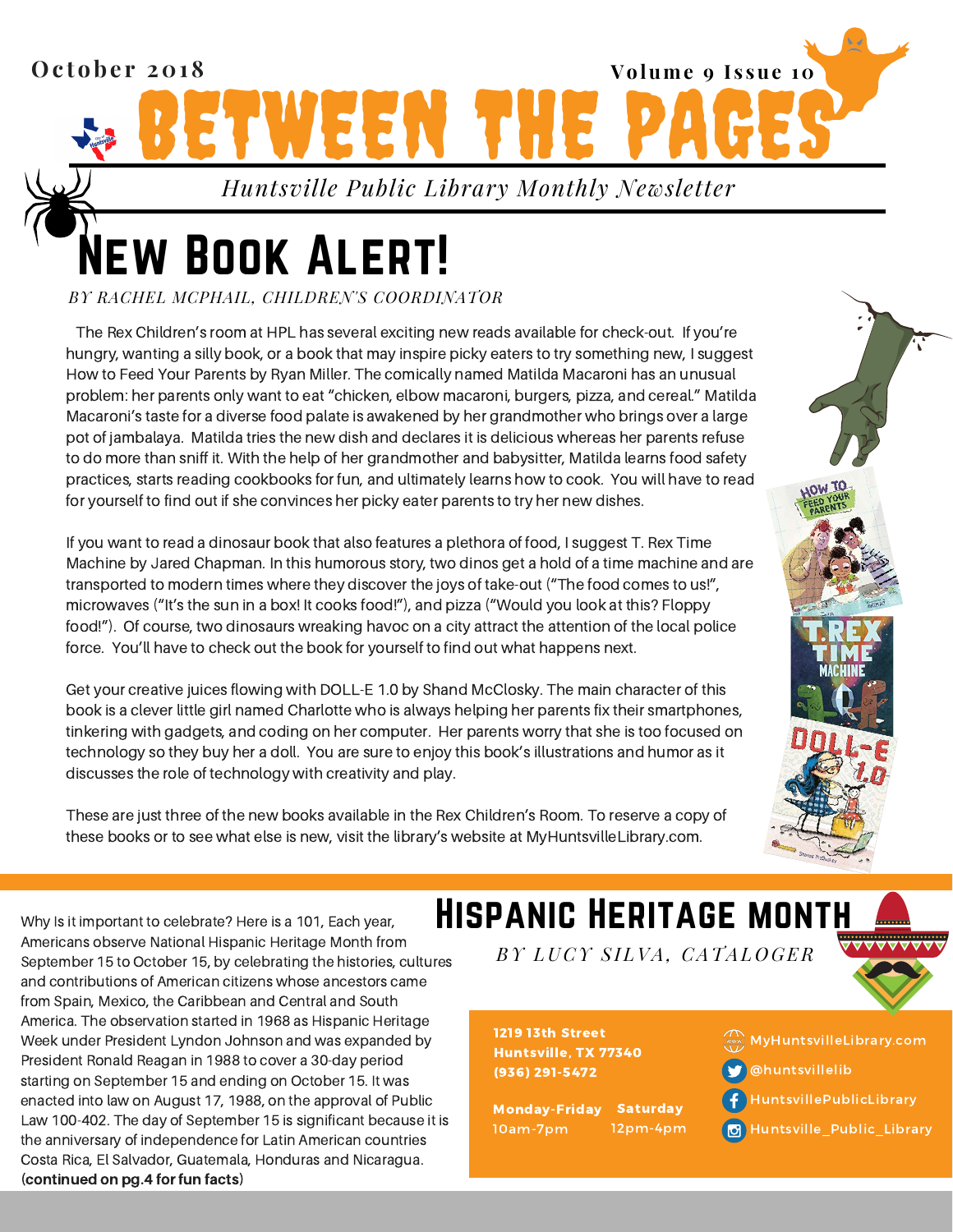

#### *BY M ARY K O K O T, A D ULT L IBRARY SERVICES*

October in Huntsville means Fair on the Square, Scare on the Square, the Haunted Hayride in Kate Barr Ross Park, Halloween Trick-or-Treating, and the Huntsville Public Library staff members dressing up in costume to celebrate! The month kicks off with the 44th annual Fair on the Square on Saturday, October 6. Festivities begin the night before with a free concert featuring Rosenwall and the John Toland Trio under the Beer Garden tent (corner of 14th and University Avenue) beginning at 8:00 p.m. Lots of free activities are planned at the Kids Korner, including a balloon artist, petting zoo, bungee run, monster mural, face painting, free arts and crafts projects and so much more. More than 150 vendors will be selling jewelry, home décor items, and apparel, including locally handcrafted items. The Food Court will be offering tempting fair specialties such as homemade root beer floats, corn dogs, barbeque, and anything fried you can imagine! The Wine Knot offers a quaint setting for patrons to taste wine from many Texas vineyards. Sit down and sip or purchase a bottle to take home and enjoy another time.

Putting a new twist on the Haunted Hayride, the Parks and Leisure staff are turning the back of Kate Barr Ross Park into a spooky, fright-filled forest! Navigate your way through the woods but watch out for the dangers that lurk behind the trees!! This one-mile trail is sure to get your heart rate up for more than just your normal cardio activity. Come get your Halloween thrills and chills at the City of Huntsville Haunted Trails event! This free event starts at 6:30 p.m. on Saturday, October 20, 2018.

The annual Downtown Scare on the Square will take place from 2:00 p.m. - 5:30 p.m. on Saturday, October 27. BUT, WAIT!!! That's not all! In addition, the usual festival will have an unusual twist. It will now feature carnival themed games that will be fun for all ages! There will continue to be a variety of booth activities, free food and MUCH MORE! If that is not enough for you, dress in your best Halloween costume to be eligible to enter the costume contest in four different age groups - Ages 0- 3; Ages 4-6; Ages 7-12 and Ages 13 - 18.

For those brave enough to do a bit of exploring on their own, Huntsville can also lay claim to sporting one of the top 7 most haunted places in East Texas – Demons Road a.k.a. Bowden Road. This road leads to Martha Chapel's Cemetery and many tales have been told about hair-raising experiences while driving down the road or visiting the area. Oakwood Cemetery, resting place where renowned General Sam Houston is buried, there is a statue commonly called "Black Jesus." According to legend, the bronze statue was erected over the grave of a 5 year-old boy, and it soon turned deep black. No amount of cleaning could restore the color of the statue. It is said that, although the statue is posed with Jesus' hands palm up, at times those who visit at night will find him with his palms mysteriously facing down. Oakwood Cemetery usually arranges Halloween tours.





Download eBooks and Audiobooks to your computer or mobile device!

## HOW TO DOWLOAD AN EBOOK FROM OVERDRIVE

*BY JAL PA SHAH, IT C O O R D INAT O R*

How to Download ebooks on the OverDrive App You can use the OverDrive app to borrow and enjoy digital titles from your library or school. The OverDrive app is available for Android, Chromebooks, iOS, Fire tablets, and Windows 08/10. Step 1

Install the OverDrive app from your device's app store or from app.overdrive.com.

> Apple App Store Google Play Amazon Appstore Chrome Web Store

Windows Store

Step 2 Open the OverDrive app and follow the prompts to sign in (or sign up) using your library card, Facebook, or a free OverDrive account.

If you're under 13, you can use one of the under-13 sign-in options.

Step 3

In the OverDrive app, find your library's digital collection (see specific steps for Android [including Fire tablets], Chromebooks, iOS, or Windows 8/10). Once you've found it, click or tap the collection name to

start browsing. This will also automatically save the collection to your library list in the app.

Step 4

To borrow a title, you'll need to sign into Huntsville Public Library.

Step 5

After you borrow a title, you can: Select Read now with Kindle (U.S. only) to complete checkout on Amazon's website and send the book to your Kindle device or Kindle reading app.

Select Download to download EPUB eBooks and MP3 audiobooks to the app Bookshelf.

Select Add to bookshelf to add streaming videos to the app Bookshelf (Android and iOS only) or Watch now in browser to open them right in your web browser (most other devices).

Select Read now in browser to open magazines, readalongs, or MediaDo Reader eBooks right in your web browser.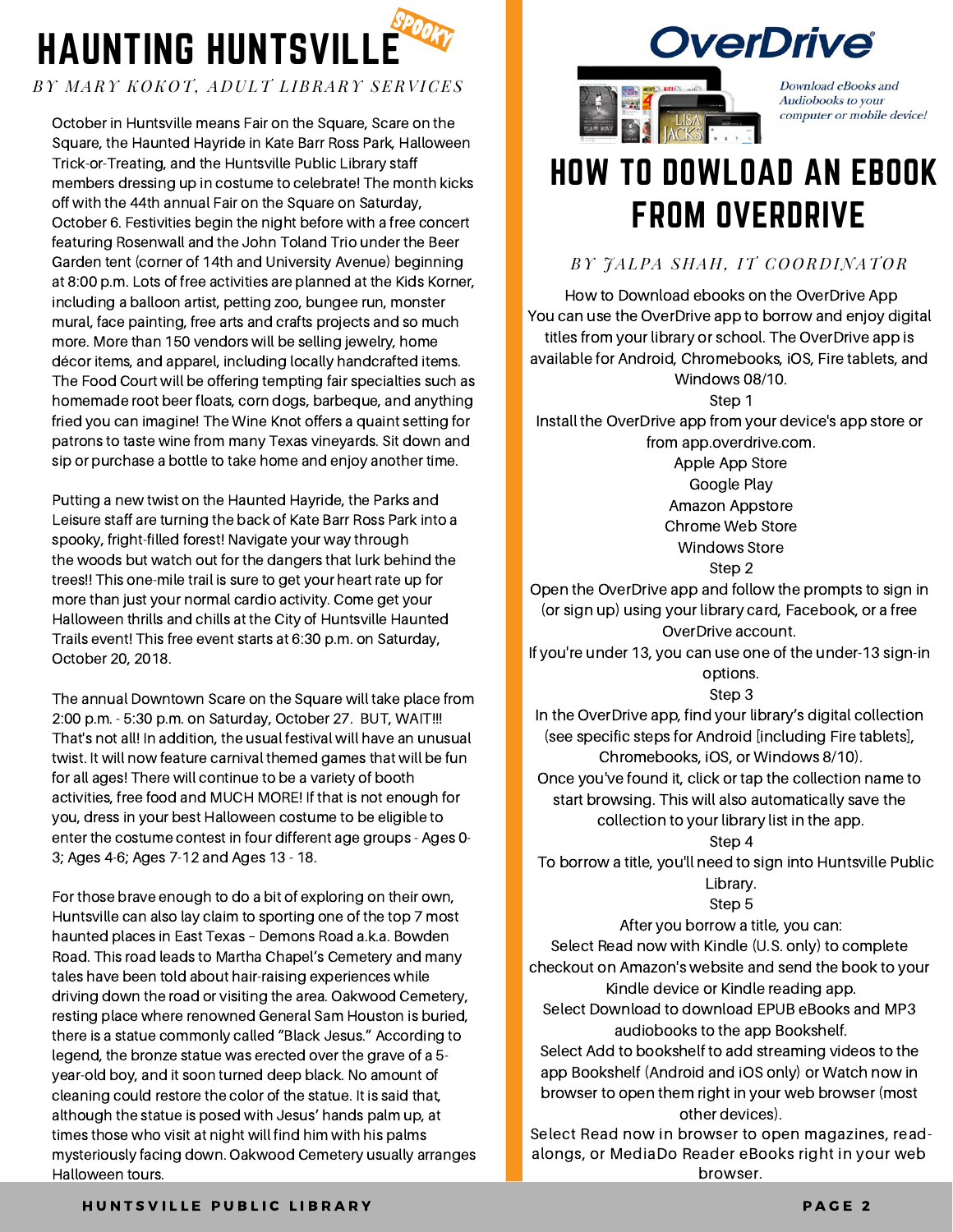## **October Events**

**THE LIBRARY WILL BE CLOSED ON SATURDAY, OCTOBER 6. ENJOY FAIR ON THE SQUARE!**

Find this information online at myhuntsvillelibrary.com.



SAT Math Prep Course October 13,20,29, 1:00 PM Register on library website



First Friday Book Club October 5, 4:30 PM 3rd-7th Graders



Family Movie Night showing Wonder October 5, 5:30 PM For all ages



Mother Goose Lapsit Mondays, 10:30 AM Ages 5 and under



Story Time Tuesdays 5:30 PM, Wednesdays & Fridays, 10:45 AM Ages 5 and under No program on October 5





Healthy Seniors: Heart Health October 11, 11:00 AM



Microsoft Excel Class Tuesdays, 11:00 AM Registration Required



Sittercise Tuesdays and Thursdays,10:00 AM

Book Club at the Huntsville Public Library The Devil in the White City October 11, 10:30 AM

Teen Film Club (PIZZA&MOVIE) Jurassic World Fallen October 11,4:30 PM 13-17 years old only



### Teen After School Zone

October 1 and 15, 4:30 PM (Enjoy pizza and play board games) 13-17 years old only



### Genealogy Programs:Registration Required

"Scanning Documents" October 10, 1:00 PM



"DNA" October 17, 10:30 AM



"Working Your Genealogy Puzzle'' Thursdays, 3:00 PM

-



Ancestry.com Seminar October 18, 5:30 PM



"Health & Genealogy" October 23, 5:00 PM



"Probates & Estates October 24, 1:30 PM



Searching FamilySearch.org Thursdays, 11 AM Registration Required

> Intermediate Spanish Wednesdays, 1:00 PM Beginner Spanish Wednesday, 5:15 PM